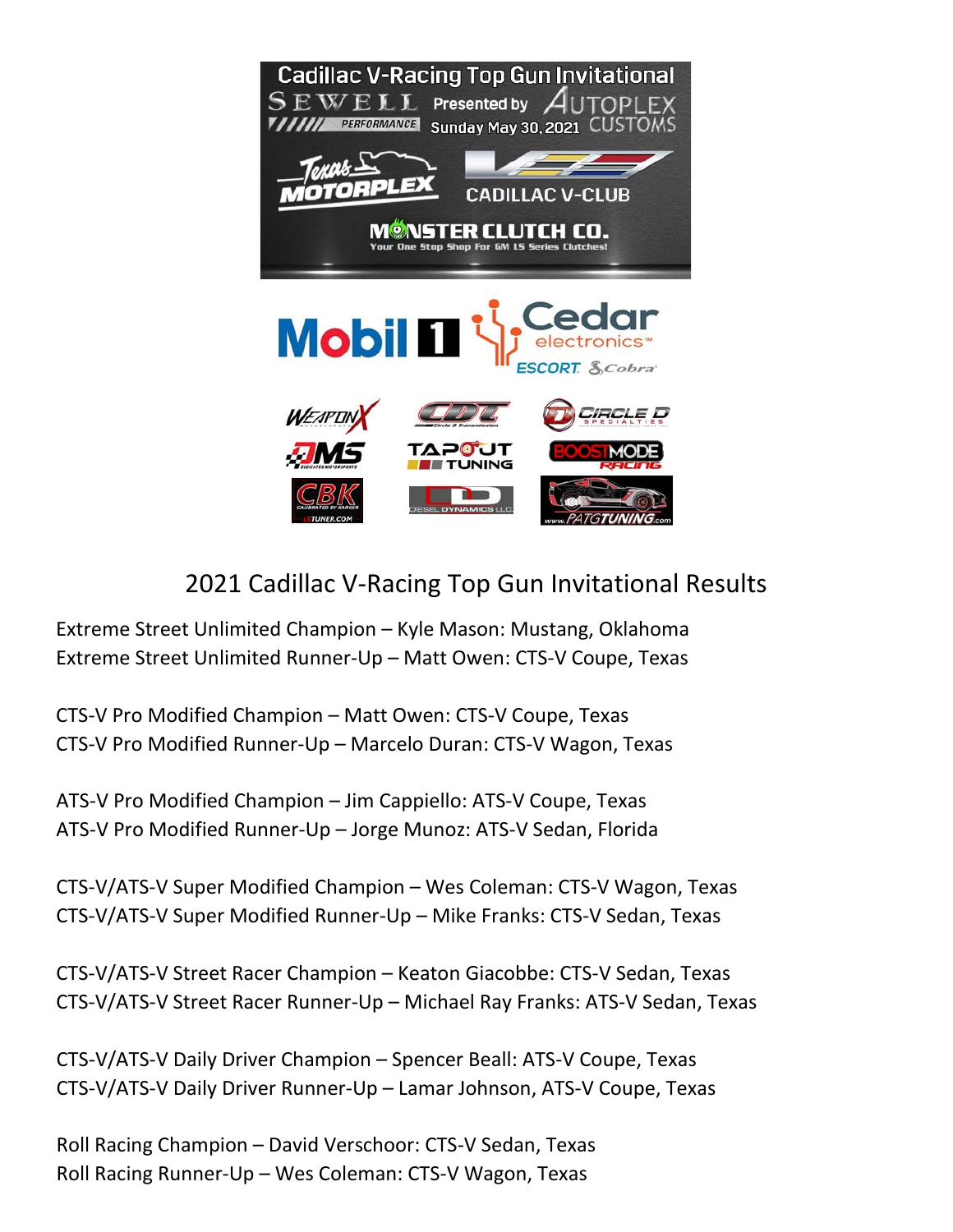| <b>2021 CADILAC V-RACING TOP GUN INVITATIONAL</b> |                      |                   |                  |                         |                                   |  |  |  |
|---------------------------------------------------|----------------------|-------------------|------------------|-------------------------|-----------------------------------|--|--|--|
| <b>Best</b><br>E/T                                | Car#                 | <b>First Name</b> | <b>Last Name</b> | <b>Vehicle</b>          | <b>Class</b>                      |  |  |  |
| 7.96                                              | $39*$                | Kyle              | Mason            | Mustang                 | <b>Extreme Street Unlimited</b>   |  |  |  |
| 8.32                                              | $20*$                | Marcelo           | Duran            | CTS-V Wagon             | <b>CTS-V Pro Modified</b>         |  |  |  |
| 8.40                                              | 47*                  | Matt              | Owen             | CTS-V Coupe             | <b>Extreme Street Unlimited</b>   |  |  |  |
| 8.40                                              | 47*                  | Matthew           | Owen             | CTS-V Coupe             | CTS-V Pro Modified                |  |  |  |
| 8.57                                              | 43*                  | Mikhael           | Morris           | Cadillac CTSV           | <b>Extreme Street Unlimited</b>   |  |  |  |
| 8.57                                              | 43*                  | Mikhael           | <b>Morris</b>    | Cadillac CTSV           | <b>CTS-V Pro Modified</b>         |  |  |  |
| 9.31                                              | 56*                  | Dale              | Smith            | CTS-V Coupe             | <b>Extreme Street Unlimited</b>   |  |  |  |
| 9.31                                              | 56*                  | Dale              | Smith            | CTS-V Coupe             | CTS-V Pro Modified                |  |  |  |
| 9.46                                              | 64*                  | David             | Verschoor        | CTS-V Sedan             | <b>CTS-V Pro Modified</b>         |  |  |  |
| 9.47                                              | 44*                  | Bo                | Munholland       | CTS-V Sedan             | CTS-V Pro Modified                |  |  |  |
| 9.56                                              | 70*                  | Herman            | Young            | <b>Challenger Demon</b> | <b>Extreme Street Unlimited</b>   |  |  |  |
| 9.68                                              | $3*$                 | Daniel            | <b>Baker</b>     | CTSV Sedan              | <b>Extreme Street Unlimited</b>   |  |  |  |
| 9.68                                              | $3^*$                | Daniel            | <b>Baker</b>     | CTS-V Sedan             | CTS-V Pro Modified                |  |  |  |
| 9.69                                              | 66*                  | Ryan              | Weger            | Camaro ZL1              | <b>Extreme Street Unlimited</b>   |  |  |  |
| 9.91                                              | $6*$                 | Chase             | Blackson         | CTS-V Coupe             | <b>Extreme Street Unlimited</b>   |  |  |  |
| 9.91                                              | $6*$                 | Chase             | <b>Blackson</b>  | CTS-V Coupe             | <b>CTS-V Pro Modified</b>         |  |  |  |
| 9.92                                              | 57                   | Felicia           | Smith            | <b>CTSV Sedan</b>       | <b>Extreme Street Unlimited</b>   |  |  |  |
| 9.92                                              | $57*$                | Felicia           | Smith            | <b>CTSV Sedan</b>       | <b>CTS-V Pro Modified</b>         |  |  |  |
| 10.02                                             | $11*$                | Wes               | Coleman          | CTS-V Wagon             | CTS-V/ATS-V Super Modified - 9.50 |  |  |  |
| 10.05                                             | $24*$                | Mike              | Franks           | <b>CTSV Sedan</b>       | CTS-V/ATS-V Super Modified - 9.50 |  |  |  |
| 10.16                                             | $10*$                | Arash             | Changizian       | Camaro ZL1              | <b>Extreme Street Unlimited</b>   |  |  |  |
| 10.17                                             | $63*$                | <b>Bryan</b>      | Upchurch         | <b>CTSV Sedan</b>       | CTS-V/ATS-V Super Modified - 9.50 |  |  |  |
| 10.23                                             | $38*$                | Kenneth           | Majecki          | Corvette Z06            | <b>Extreme Street Unlimited</b>   |  |  |  |
| 10.29                                             | 45*                  | Jorge             | Munoz            | ATS-V Sedan             | ATS-V Pro Modified                |  |  |  |
| 10.29                                             | 45*                  | Jorge             | Munoz            | <b>ATS-V Coupe</b>      | CTS-V/ATS-V Super Modified - 9.50 |  |  |  |
| 10.31                                             | $52*$                | <b>Brent</b>      | Rogers           | CTS-V Coupe             | CTS-V/ATS-V Street Racer - 10.50  |  |  |  |
| 10.32                                             | $1*$                 | Chris             | Arellano         | CTS-V Sedan             | CTS-V/ATS-V Super Modified - 9.50 |  |  |  |
| 10.34                                             | $55*$                | Justin            | Searcy           | CTS-V Sedan             | CTS-V/ATS-V Super Modified - 9.50 |  |  |  |
| 10.34                                             | $54*$                | Kyle              | Schrock          | CTS-V Sedan             | CTS-V/ATS-V Street Racer - 10.50  |  |  |  |
| 10.45                                             | 46*                  | Clifton           | Nichols          | CTS-V Sedan             | CTS-V/ATS-V Street Racer - 10.50  |  |  |  |
| 10.46                                             | $12*$                | Scott             | Cook             | <b>ATS-V Coupe</b>      | ATS-V Pro Modified                |  |  |  |
| 10.53                                             | 48*                  | Earl              | Parmer           | CTS V Coupe             | CTS-V/ATS-V Super Modified - 9.50 |  |  |  |
| 10.53                                             | 48*                  | Earl              | Parmer           | CTS V Coupe             | CTS-V/ATS-V Street Racer - 10.50  |  |  |  |
| 10.57                                             | 29                   | Dalton            | Hale             | Corvette                | <b>Extreme Street Unlimited</b>   |  |  |  |
| 10.63                                             | $8*$                 | Jim               | Cappiello        | <b>ATS-V Coupe</b>      | ATS-V Pro Modified                |  |  |  |
| 10.63                                             | $8*$                 | Jim               | Cappiello        | <b>ATS-V Coupe</b>      | CTS-V/ATS-V Street Racer - 10.50  |  |  |  |
| 10.66                                             | $23*$                | Michael           | Franks           | ATS-V Sedan             | ATS-V Pro Modified                |  |  |  |
| 10.66                                             | $23*$                | Michael           | Franks           | <b>ATSV Sedan</b>       | CTS-V/ATS-V Street Racer - 10.50  |  |  |  |
| 10.67                                             | $27*$                | Keaton            | Giacobbe         | CTS-V Sedan             | CTS-V/ATS-V Street Racer - 10.50  |  |  |  |
| 10.78                                             | $31*$                | Scott             | Heaslet          | CTS-V Sedan             | CTS-V/ATS-V Street Racer - 10.50  |  |  |  |
| 10.81                                             | $\overline{7}$       | Jordian           | Bowman           | CTS-V Sedan             | CTS-V/ATS-V Street Racer - 10.50  |  |  |  |
| 10.88                                             | $\mathbf{9}^{\star}$ | Billy             | Cargile          | ATS-V Sedan             | ATS-V Pro Modified                |  |  |  |